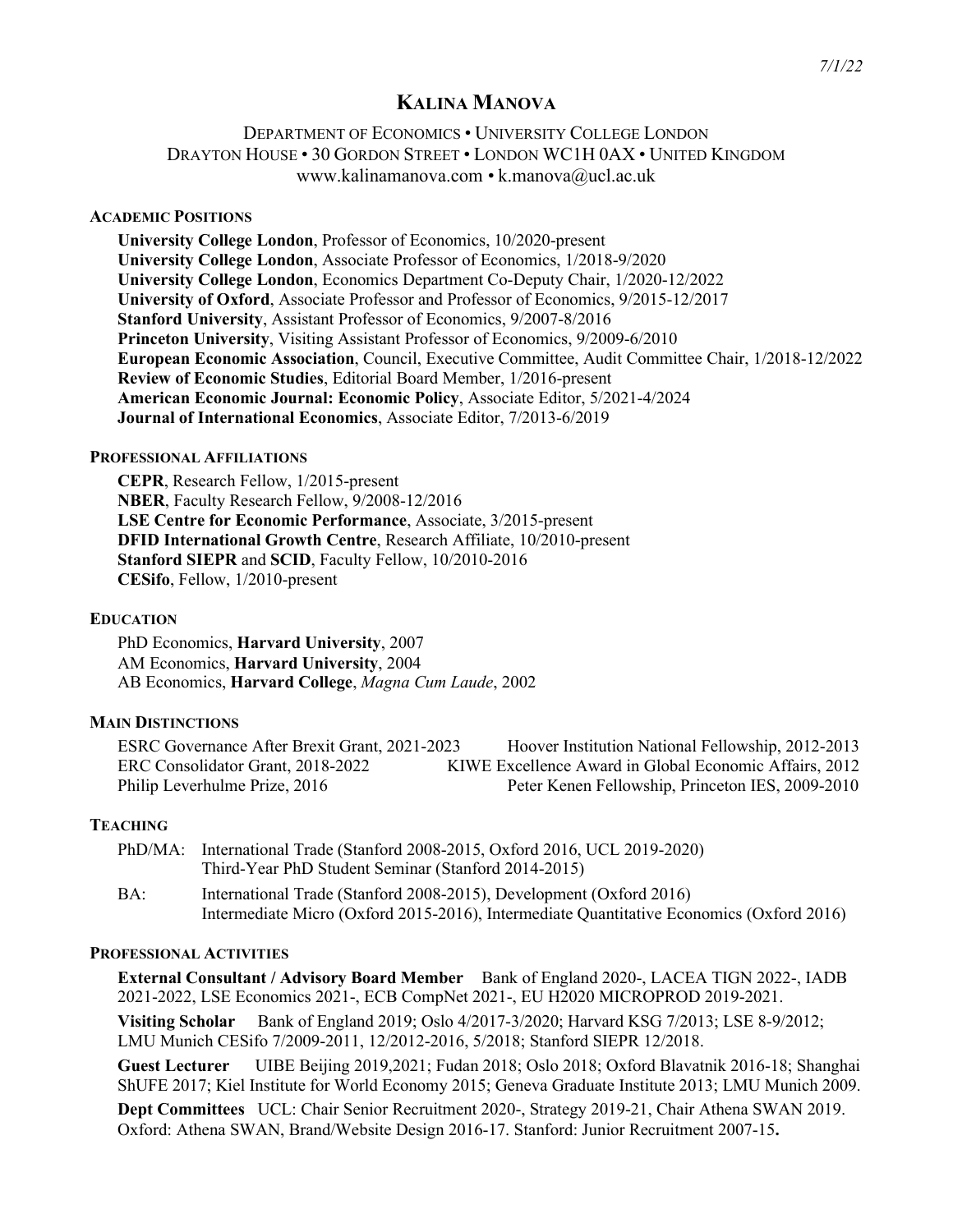## **Organizer**

AEA (EEA) sessions: Global Production Networks 2018; (EEA) Global Value Chains 2016; International Trade with Global Value Chains 2015; Global Production Chains 2013; Multi-Product Firms and Product Quality in International Trade 2012; The Real Effects of the 2007-2008 Crisis 2010.

Program committee: TIGN 2022; RES 2019-2021; ESEM 2019; EEA 2017-2018; EWMES 2016, 2021. Conferences: WIEN 2020-2022; UCL Gorman 2022; UCL-GEP 2021; UCL 2020; IGC/PEDL 2018; West Coast Trade Workshop 2015; Stanford SITE 2008.

Seminars: Oxford Department 2016-2017; Stanford International 2008-2015; Harvard International 2006.

**Referee** *National Science Foundation, European Research Council, American Economic Review, Quarterly Journal of Economics, Journal of Political Economy, Econometrica, Reviewof Economic Studies, Review of Economics and Statistics, Journal of the European Economic Association, American Economic Journal (Micro, Macro, Applied, Policy), Journal of International Economics, Journal of Development Economics, Journal of Economic Growth, Journal of Finance, Journal of Monetary Economics, European Economic Review,Canadian Journal of Economics, World Bank Economic Review, IMF Economic Review, International Economic Review, Economics Letters, Economic Journal, Economics of Transition, Journal of Comparative Economics, Economica, Review of World Economics.*

### **Mentor and Adviser**

Panelist: RES Conference Women Mentoring Retreat 2019, EEA Congress Job Market Panel 2018 Student Adviser: UCL 2018-present, Oxford 2015-2017, Stanford 2007-2016, Harvard 2003-2006 Senior Thesis Supervisor and Coordinator: Princeton 2009-2010, Harvard 2003-2006

### **PUBLICATIONS**

### **1. "The Origins of Firm Heterogeneity: A Production Network Approach"**

*Journal of Political Economy* 130 (2022): 1765-1804. (with Andrew Bernard, Emmanuel Dhyne, Glenn Magerman, Andreas Moxnes)

### **2. "Growing like China: Firm Performance and Global Production Line Position"**

*Journal of International Economics* 130 (2021), 103445.Column www.voxchina.org 2021 (with Davin Chor, Zhihong Yu)

### **3. "Trade and Management"**

*Review of Economics and Statistics* 103 (2021): 1-18 (with Nick Bloom, John Van Reenen, Stephen Sun, Zhihong Yu)

### **4. "Host-Country Financial Development and Multinational Activity"**

*European Economic Review* 115 (2019): 192-220. Column www.voxeu.org 2019. (with Kamran Bilir, Davin Chor)

## **5. "Multi-Product Firms and Product Quality"**

*Journal of International Economics* 109 (2017): 116-137. Column www.voxeu.org 2017. (with Zhihong Yu)

### **6. "How Firms Export: Processing vs. Ordinary Trade with Financial Frictions"**

*Journal of International Economics* 100 (2016): 120-137. Column www.voxeu.org 2013. (with Zhihong Yu)

### **7. "International Trade, Multinational Activity, and Corporate Finance"**

*Annual Review of Economics* 7 (2015): 119-146. (with Fritz Foley)

### **8. "Financial Development and the Choice of Trade Partners"**

*Journal of Development Economics* 116 (2015): 122-145. (with Jackie M.L. Chan)

### **9. "Global Value Chains and Multinational Activity with Financial Frictions"**

2015. In *The Age of Global Value Chains: Maps and Policy Issues*, ed. J. Amador and F. di Mauro. CEPR Ebook, http://www.voxeu.org/content/age-global-value-chains-maps-and-policy-issues.

### **10. "Firm Exports and Multinational Activity under Credit Constraints"**

*Review of Economics and Statistics* 97 (2015): 574-588. (with Shang-Jin Wei, Zhiwei Zhang)

### **11. "Credit Constraints, Heterogeneous Firms, and International Trade"**

*Review of Economic Studies* 80 (2013): 711-744. Reprinted in *Finance and Growth*, ed. A. Demirgüç-Kunt and R. Levine. *International Library of Critical Writings in Economics 2018: 349*, Edward Elgar Publishing.

### **12. "Export Prices across Firms and Destinations"**

*Quarterly Journal of Economics* 127 (2012): 379-436. (with Zhiwei Zhang)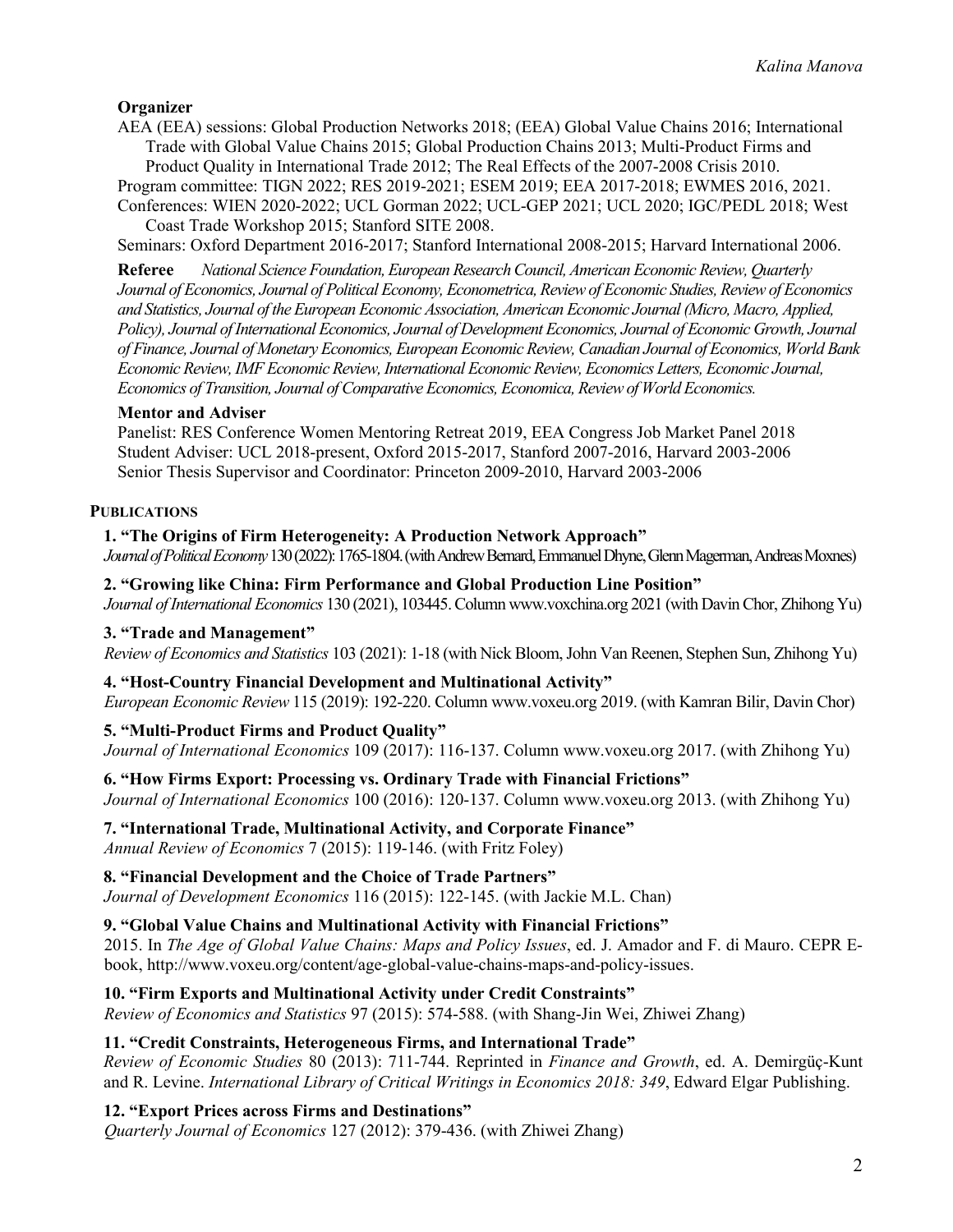### **12. "Off the Cliff and Back: Credit Conditions and International Trade during the Global Financial Crisis"**

*Journal of International Economics* 87 (2012): 117-133. Feature *NBER Digest* 2010. Column www.voxeu.org 2010. (with Davin Chor)

**13. "Volatility and Growth: Credit Constraints and the Composition of Investment"** *Journal of Monetary Economics* 57 (2010): 246-65. (with Philippe Aghion, Marios Angeletos, Abhijit Banerjee)

#### **14. "Credit Constraints and the Adjustment to Trade Reform"**

2010. In *Trade Adjustment Costs in Developing Countries: Impacts, Determinants and Policy Responses*, ed. G. Porto and B. Hoekman. The World Bank and CEPR.

**15. "China's Exporters and Importers: Firms, Products and Trade Partners"** NBER Working Paper 15249 (2009). (with Zhiwei Zhang)

### **16. "Credit Constraints, Equity Market Liberalizations, and International Trade"**

*Journal of International Economics* 76 (2008): 33-47.

### **WORKING PAPERS**

#### **"Trade, Productivity and (Mis)allocation"**

August 2018. CEPR Working Paper. Under review. (with Antoine Berthou, Jong Hyun Chung, Charlotte Sandoz)

**"Firm Heterogeneity and Imperfect Competition in Global Production Networks"** November 2021. (with Hanwei Huang, Oscar Perello, Frank Pisch)

**"Tickets to the Global Market: First U.S. Patents and Firm Exports"** April 2022. (with Robin Kaiji Gong, Yao Amber Li, Stephen Teng Sun)

#### **"Unraveling Deep Integration: UK Trade in the Wake of Brexit"**

April 2022. CEP Discussion Paper 1847 (with Rebecca Freeman, Thomas Prayer, Thomas Sampson) Featured in *Financial Times*, *Economist*, *BBC*, *Sky News*, *Independent*, *Telegraph*, *Bloomberg*, *CEPR E-book*.

### **WORK IN PROGRESS**

**"Multinational Firms and Global Innovation"** (with Anna Gumpert, Cristina Rujan, Monika Schnitzer)

#### **MEDIA**

**VoxChina** "Growing like China: firm performance and GVC position" (2021) **Trade Talks** "Money matters for trade" (2019) **VoxEU** "Host-country financial development and multinational activity" (2019) "Product quality and quality variation beget export success" (2017) "Firms and credit constraints along the global value chain: processing trade in China" (2013) "Credit conditions and the great trade collapse" (2010)

#### **CONFERENCE PRESENTATIONS**

**2022** NBER Conference on Trade and Trade Policy in the 21<sup>st</sup> Century; NBER Conference on Megafirms and the Post-COVID Economy; UCL Gorman Lectures Conference; SMYE Annual Conference (keynote); Danish International Economic Workshop (keynote); Korea Economic Review International Conference (keynote); NBER International Seminar on Macroeconomics (discussant); Asian Meeting of the Econometric Society (keynote, scheduled). **2021** RES Annual Conference, session Trade Policy in the Era of GVCs

Cowles Summer Conference on International Trade; EARIE Annual Conference, session IO & Trade; Women in International Economics (discussant);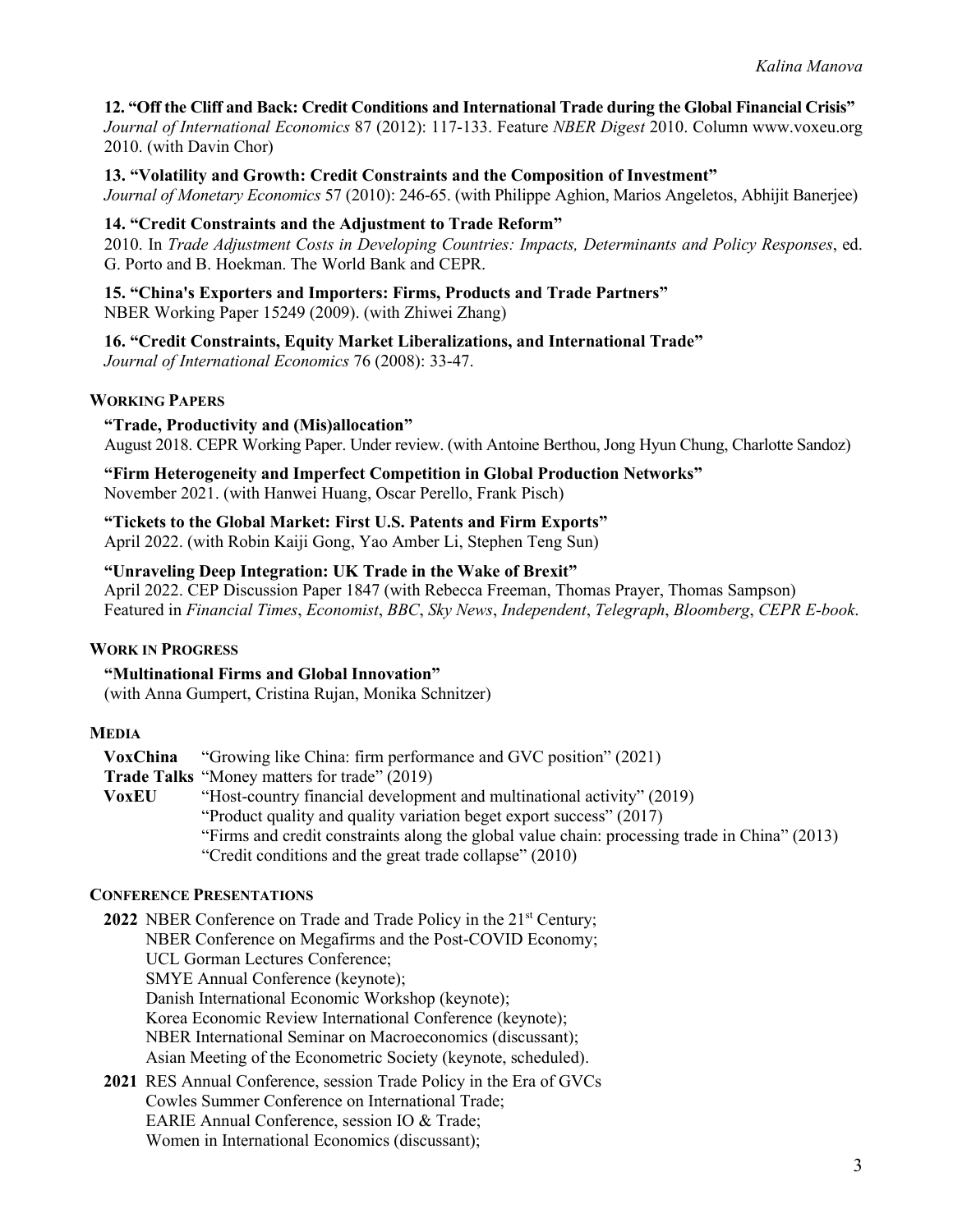Dallas Fed – U Houston – Banco de México International Conference; CEPR European Research Workshop in International Trade; World Investment Forum.

**2020** AEA Annual Meeting, session Firms, Trade and Globalization (discussant); NBER International Seminar on Macroeconomics; CEPR – CEBRA – Lithuania & Poland National Central Bank Conference (keynote); CEPR–World Bank Conference on Global Value Chains, Trade and Development; CES – AUEB – LINER Conference on The Role of Institutions and Policies in Firm Exporting; Inaugural Development Conference, Indian Indira Gandhi Institute of Development Research (keynote).

**2019** AEA Annual Meeting, session Markups, Firm Performance and International Trade; LACEA Annual Meeting, session Adjusting to Globalization: The Americas Perspective; IEFS Annual Meeting, session International Trade; NBER International Finance and Macro spring meeting; Mannheim Trade Workshop; UIBE International Trade and Investment Symposium (keynote); NBER Summer Institute, International Trade and Investment meeting; NBER Summer Institute, Macro and Productivity meeting; Mainz – Groningen Workshop on FDI and MNCs (keynote); CEPR Macro and Growth annual meeting (discussant); CompNet – EBRD – IWH Conference on Finance and Productivity (keynote).

**2018** AEA Annual Meeting, session Global Production Networks; Bank of England London Financial Intermediation Workshop; SNF Sinergia Workshop on Inequality and Globalization, Switzerland; CESifo Area Conference on Global Economy; Nordic International Trade Seminars, Stockholm (keynote); IESR Jinan University Conference on Firms in Emerging Economies; EEA Annual Congress, session Global Value Chains and Production Networks; ECB Annual Research Conference; Nankai University Annual Workshop on International Trade (keynote).

**2017** AEA Annual Meeting, session on Accounting for New Productivity Gains from Globalization; Empirical Investigations in Trade and Investment Annual Conference, Jakarta; NBER International Trade and Investment spring meeting; GEP Conference on Global Value Chains, Nottingham; Research in International Economics and Finance Annual Meeting (keynote); Princeton IES Summer Workshop in Trade; BNM – IMF Conference on Threats to Globalization in the Aftermath of the Crisis, Kuala Lumpur; CEBRA – Bank of England Conference, Fragmentation of International Trade and Finance (discussant).

**2016** AEA Annual Meeting, session on Globalization, Organization, and Management; AEA Annual Meeting, session on Trade and Growth; Villars Research Workshop in International Trade, Switzerland; CEPR–World Bank Conference on Global Value Chains, Trade and Development (keynote); CEPR Workshop on Understanding the Micro Channels Affecting Growth; Scottish Institute for Research in Economics, International Workshop Chinese Economy (keynote); CEPR European Research Workshop in International Trade, Copenhagen; Barcelona GSE Summer Forum, Workshop on Firms in the Global Economy; UIBE Institute for Global Value Chains, Annual Workshop; EEA Annual Congress, session on International Trade; EEA Annual Congress, session on Global Value Chains; Stockholm School of Economics, China Conference on Development, Trade and Investment.

**2015** AEA Annual Meeting, session on International Trade with Global Value Chains; AEA Annual Meeting, session on Growth and Trade;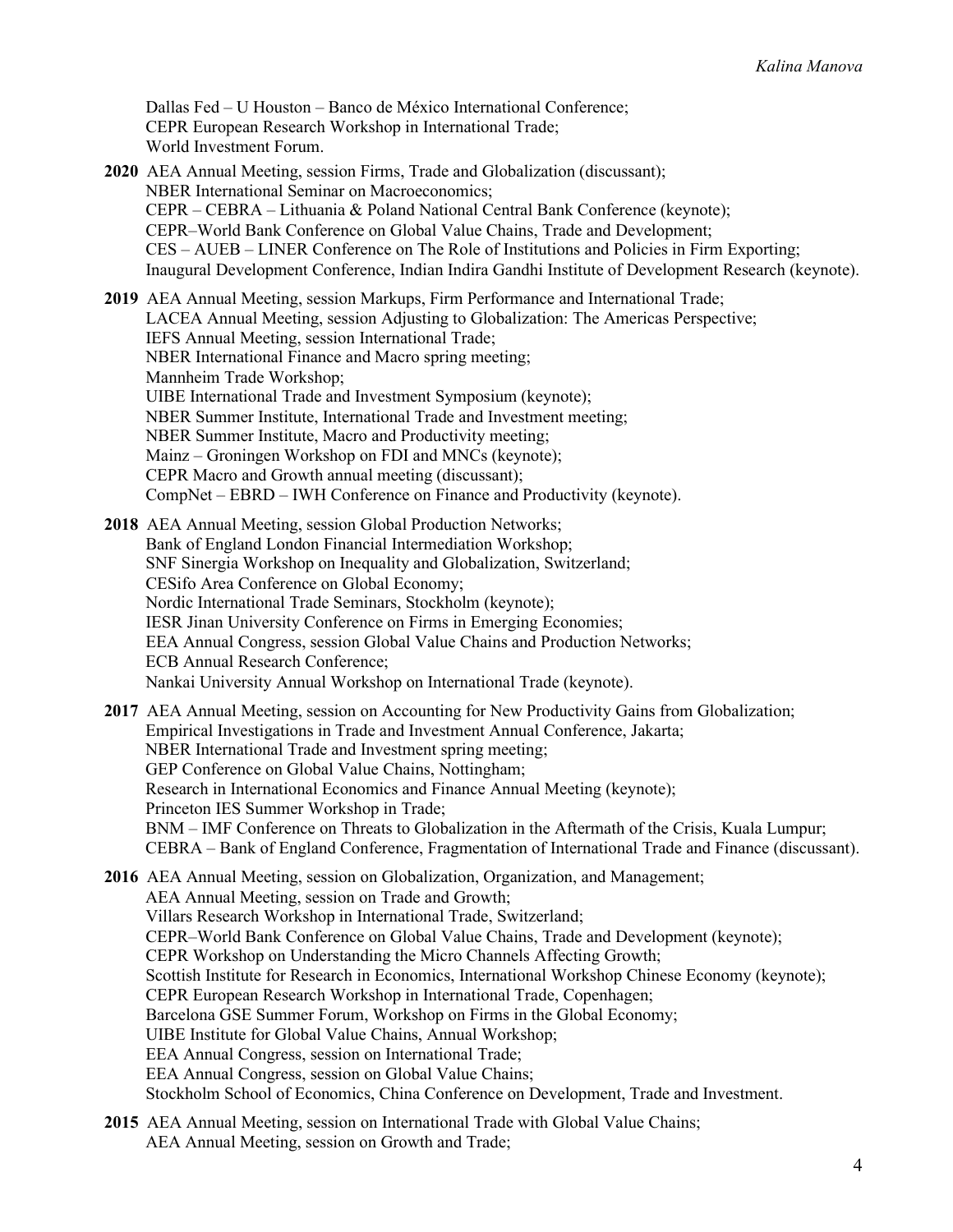LACEA Trade, Integration and Growth Network Annual Conference (discussant); NBER - China Center for Economic Research - Tsinghua China Conference, Beijing; ECB CompNet Conference on Enhancing Competitiveness and Fostering Sustainable Growth; NBER Summer Institute, International Trade and Macroeconomics meeting (discussant); CESifo Venice Summer Institute, workshop on New Developments in Global Sourcing (keynote); CEPR Workshop on Incentives, Management and Organization; HEC Paris Workshop on Banking, Finance, Real Economy and Trade; SCID/International Growth Centre Conference on Trade, Productivity, and Development; Hitotsubashi Conference on International Trade and FDI.

- **2014** Ifo Institute Conference on Export Credit Guarantees in a Globalized World (keynote); SCID Conference on Contemporary Challenges to World Trade System (discussant); HBS Conference on 10 Years of the World Management Survey; CEPR European Research Workshop in International Trade, Oslo; NBER China Working Group meeting; ECB Competitiveness Research Network Workshop (keynote); CEPR-Bank of England-CfM Workshop on International Trade, Finance and Macroeconomics.
- **2013** AEA Annual Meeting, session on Global Production Chains; Villars Research Workshop in International Trade, Switzerland; West Coast Trade Workshop, University of Oregon; World Bank - ECB Conference on National Competitiveness and Value Chains; Barcelona GSE Summer Forum, Workshop on Trade, Growth and Income Distribution; Princeton IES Summer Workshop in Trade; NBER Summer Institute, International Trade and Investment meeting; Philadelphia Fed International Trade Workshop (discussant); International Growth Centre Trade Programme fall meeting, UC Berkeley (discussant); ECB Competitiveness Research Network Workshop.
- **2012** AEA Annual Meeting, session on International Trade; AEA Annual Meeting, session on Multi-Product Firms and Product Quality in International Trade; AEA Annual Meeting, session on Price Setting in International Macro and Trade (discussant); West Coast Trade Workshop, UC Santa Cruz; International Growth Centre Trade Programme spring meeting, Columbia University; NBER International Trade and Investment spring meeting; HBS International Research Conference; Kiel Institute for World Economy, Excellence Award in Global Affairs Workshop; Stockholm School of Economics, China Conference on Restructuring China's Economy; IDB Workshop on Credit Markets and Firm Size (discussant); Empirical Investigations in International Trade Annual Conference; ECB Competitiveness Research Network Workshop.
- **2011** AEA Annual Meeting, session on Trade and Finance (discussant); AEA Annual Meeting, session on The Great Trade Collapse of 2008-2009 (discussant); GEP, ifo, Murphy Institute Conference on Trade and Finance, Nottingham University; Darden International Finance Annual Conference on International Capital Allocation; International Growth Centre Trade Programme spring meeting, Penn State University; UCSD Conference on The Rise of Middle Kingdoms; NBER Summer Institute, International Trade and Investment meeting (discussant).
- **2010** AEA Annual Meeting, session on International Trade; AEA Annual Meeting, session on The Real Effects of the 2007-2008 Crisis; AEA Annual Meeting, session on Financial Constraints and Firms' Internationalization Strategies; AEA Annual Meeting, session on Export Dynamics (discussant); NBER International Finance and Macroeconomics spring meeting; NBER International Trade and Investment spring meeting;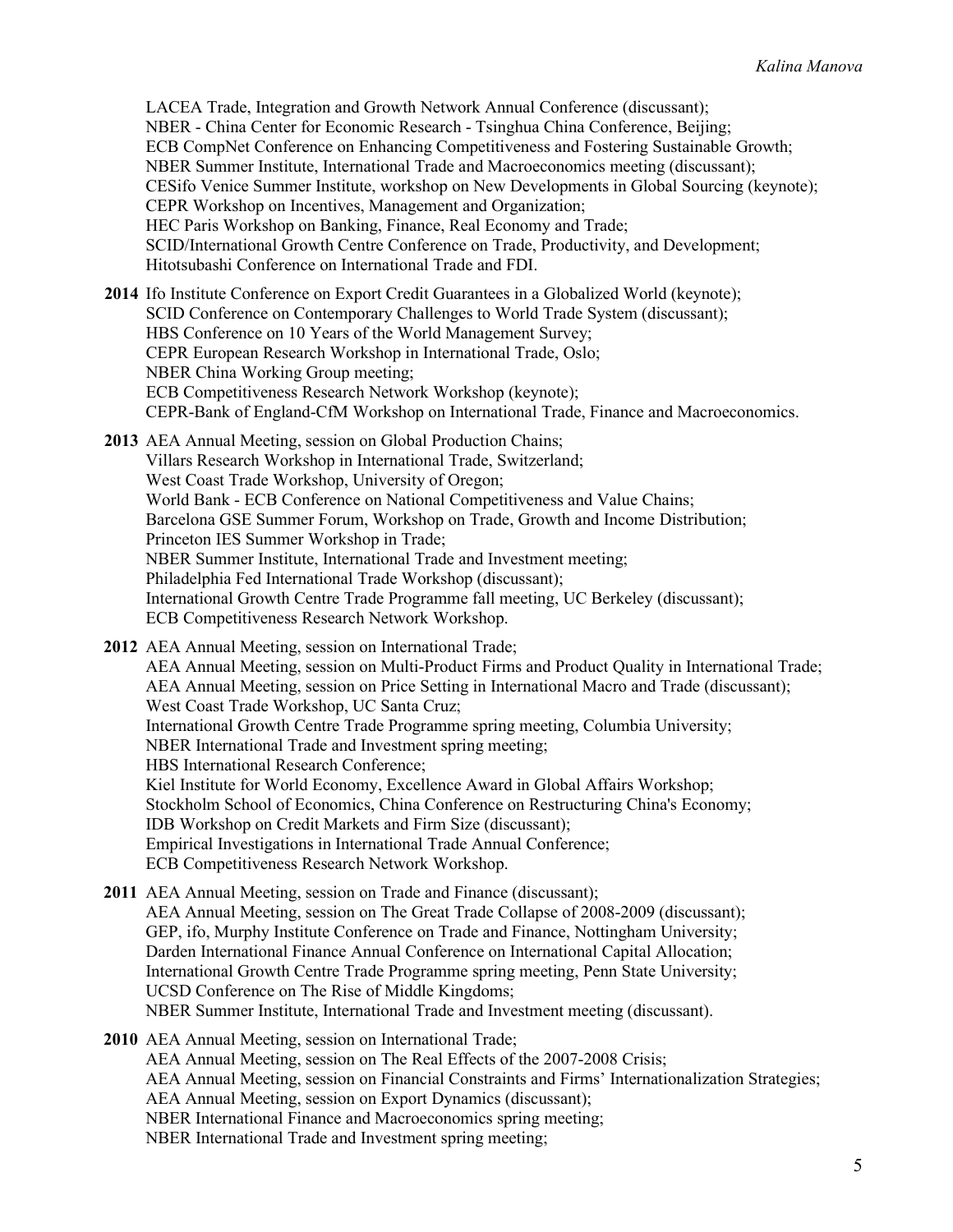UC Davis CEGE Conference on Financial Shocks and the Real Economy; NY Fed Conference on Global Dimensions of the Crisis; NBER Sloan Project Conference on Market Institutions and Financial Market Risk; Beijing UIBE Conference on Firm Responses to Economic Reforms in Asia; Princeton IES Summer Workshop in Trade (discussant); NBER Summer Institute, International Trade and Investment meeting (discussant); Empirical Investigations in International Trade Annual Conference (discussant); UC Santa Cruz Center for International Economics Annual Conference; NBER International Trade and Investment winter meeting; CEPR St. Gallen Conference on Corporate Finance and Economic Performance.

**2009** AEA Annual Meeting, session on Explaining International Trade Patterns (discussant); AEA Annual Meeting, session on Linkages between Macroeconomics and Finance (discussant); NBER International Trade and Investment spring meeting; CESifo Venice Summer Institute, workshop on Heterogeneous Firms in International Trade; SNB-CEPR Conference on Product Heterogeneity and Quality Heterogeneity in International Trade; NBER China Working Group meeting; Philadelphia Fed International Trade Workshop (discussant).

**2008** NBER International Trade and Organizations meeting (discussant); Princeton IES Summer Workshop in Trade (discussant); LSE Conference on Emergence of China and India in the Global Economy; Stanford Institute for Theoretical Economics, session on Aggregation in Macro; Academy of Management Annual Meeting, session on the Indian IT Industry; San Francisco Fed Pacific Basin Conference; NBER China Working Group meeting; UC Santa Cruz Center for International Economics Annual Conference (discussant); CESifo-NORFACE Seminar II (Munich): FDI and the Globalisation of European Labour Markets.

**2006** Stanford Institute for Theoretical Economics, session on Emerging Market Firms' Behavior; Inter-American Development Bank, Workshop on Export Diversification.

## **INVITED SEMINARS**

- **2022** Essen; Indiana; UK DIT; Reading GEAR (scheduled).
- **2021** Yale SOM; Johns Hopkins SAIS; Wellesley; Bocconi; Geneva GTDW; Stockholm; Zürich; St. Gallen; Glasgow; US Federal Reserve; PUC Chile; Bank of Chile; Kiel IfW; Chinese University of Hong Kong.
- **2020** Kent, Lille, Tel Aviv.
- **2019** IIES Stockholm; CREI/UPF; Tilburg; IMT Lucca; National University of Singapore; Singapore Management University; Imperial Business School; Middlesex; Moscow NES; Moscow HSE.
- **2018** Stanford; Boston College; UCL; Oxford; Birkbeck; Fudan; Oslo; Geneva / WTO / UNCTAD; Düsseldorf DICE; Aix-Marseille; University College Dublin / Economic and Social Research Institute Dublin; Institute for Fiscal Studies; UK DFID; Bank of England; Banco de México; Bank of Portugal.
- **2017** Bocconi; PSE; Cambridge; Surrey; Louvain-la-Neuve; Luxembourg; Helsinki; Groningen; Hong Kong University; Hong Kong University of Science and Technology; City University of Hong Kong; IMF.
- **2016** Oxford; UCL; University of Geneva / Geneva Graduate Institute; Oslo; VU Amsterdam; Aarhus; LMU Munich; Birmingham; Nottingham; Sussex; OECD.
- **2015** Stanford; UC Berkeley; Boston University; National Bank of Belgium; European Commission; Oxford CSAE; Warwick; KOF-ETH-UZH Zürich; Kiel Institute for World Economy.
- **2014** Yale; UPenn; Wharton; Wisconsin; LSE; Oxford; EBRD.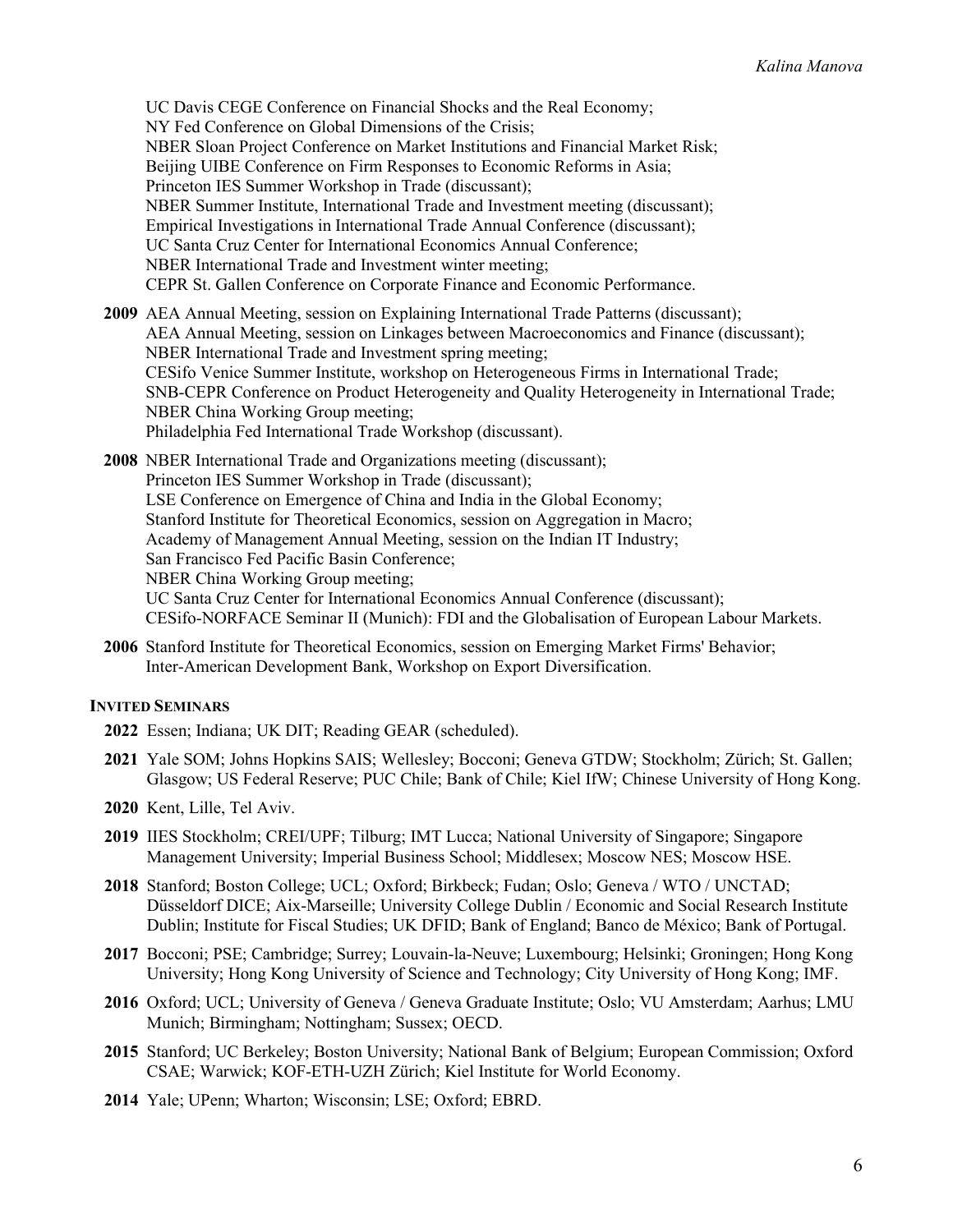- **2013** Stanford; WTO / University of Geneva / Geneva Graduate Institute; ETH Zürich; German Federal Ministry of Economics and Technology; UC Irvine; LMU Munich.
- **2012** Stanford SIEPR; UC Berkeley; UC San Diego; Vanderbilt; Mannheim; Frankfurt; LMU Munich.
- **2011** LSE; Oxford; PSE; Singapore Management University; Hong Kong University; Hong Kong University of Science and Technology; Wisconsin; LMU Munich; ECB.
- **2010** Princeton; Columbia; New York Fed; Philadelphia Fed; Johns Hopkins SAIS; LMU Munich.
- **2009** Stanford; Harvard; Princeton; Yale; UC Berkeley; UC Riverside; University of Virginia; UBC; Maryland; UT Houston; University of Colorado at Boulder; Syracuse; World Bank; Dallas Fed.
- **2008** IMF; Pennsylvania State; University of Southern California; Ohio State.
- **2007** Stanford; Harvard; HBS; Harvard Kennedy School of Government; MIT Sloan; Columbia GSB; LSE; Brown; Boston College; Toronto; Toronto Rotman School of Management; UNC Chapel Hill; New York Fed; Penn State; UC Davis; UC San Diego; UC Santa Cruz; Northwestern Kellogg.
- **2006** Harvard; Cornell; Dartmouth; Dartmouth Tuck; Illinois Urbana-Champaign College of Business.

### **HONORS, SCHOLARSHIPS, GRANTS AND FELLOWSHIPS**

| $2021 - 2023$ | ESRC, Governance After Brexit Grant (£750K)                                        |
|---------------|------------------------------------------------------------------------------------|
| $2018 - 2022$ | European Research Council, Consolidator Grant ( $E1,500K$ )                        |
| 2016          | The Leverhulme Trust, Philip Leverhulme Prize (£100K)                              |
| $2016 - 2018$ | British Academy, Small Research Grant                                              |
| 2015          | Fondation Banque de France, Visiting Scholar Grant                                 |
| $2014 - 2016$ | Stanford Institute for International Development, Faculty Research Grant           |
| $2014 - 2016$ | Stanford Institute for Economic Policy Research, Junior Faculty Seed Grant         |
| $2014 - 2015$ | Stanford Institute for Research in the Social Sciences, Seed Grant                 |
| $2013 - 2014$ | Stanford Center for International Development, Faculty Research Grant              |
| $2012 - 2013$ | Hoover Institution National Fellowship                                             |
| $2012 - 2013$ | Stanford Freeman Spogli Institute for International Studies, Hewlett Faculty Grant |
| 2012          | Excellence Award in Global Economic Affairs, Kiel Institute for World Economy      |
| $2011 - 2012$ | Stanford Institute for Research in the Social Sciences, Faculty Fellowship         |
| 2011          | Excellence in Refereeing Award, American Economic Review                           |
| $2010 - 2012$ | Stanford Freeman Spogli Institute for International Studies, China Faculty Grant   |
| $2010 - 2011$ | LSE International Growth Centre, Research Grant                                    |
| 2010          | NBER-SLOAN Project on Market Institutions and Financial Market Risk                |
| $2009 - 2010$ | Peter Kenen Fellowship, Princeton International Economics Section                  |
| $2008 - 2010$ | Stanford VPUE Faculty Grant for Undergraduate Research                             |
| $2006 - 2007$ | Harvard University Chiles Dissertation Completion Fellowship                       |
| $2005 - 2006$ | Harvard University Arthur Lehman Merit Fellowship                                  |
| $2002 - 2006$ | Harvard University Graduate School of Arts and Sciences Fellowship                 |
| $2003 - 2004$ | Dillon Fellowship Fund                                                             |
| 2002          | Phi Beta Kappa                                                                     |
| $1999 - 2002$ | John Harvard Scholarship in recognition of Group I performance                     |
| $1998 - 1999$ | Harvard College Scholarship in recognition of Group II performance                 |
| $1998 - 2002$ | Foundation "Young Bulgaria" Scholarship for Academic Excellence                    |
| 2000          | Certificat pratique de francais commercial et économique, Chambre de Commerce      |
|               | et D'Industrie, Paris                                                              |
| 1998          | Valedictorian, American College of Sofia                                           |
| 1998          | Irwin T. Sanders Annual Award for Service, American College of Sofia               |
| 1997          | Winner, International Public Speaking Competition in English, Bulgaria and         |
|               | Finalist, London International Public Speaking Competition in English              |
| 1997          | MIT Research Science Institute, representative from Bulgaria                       |